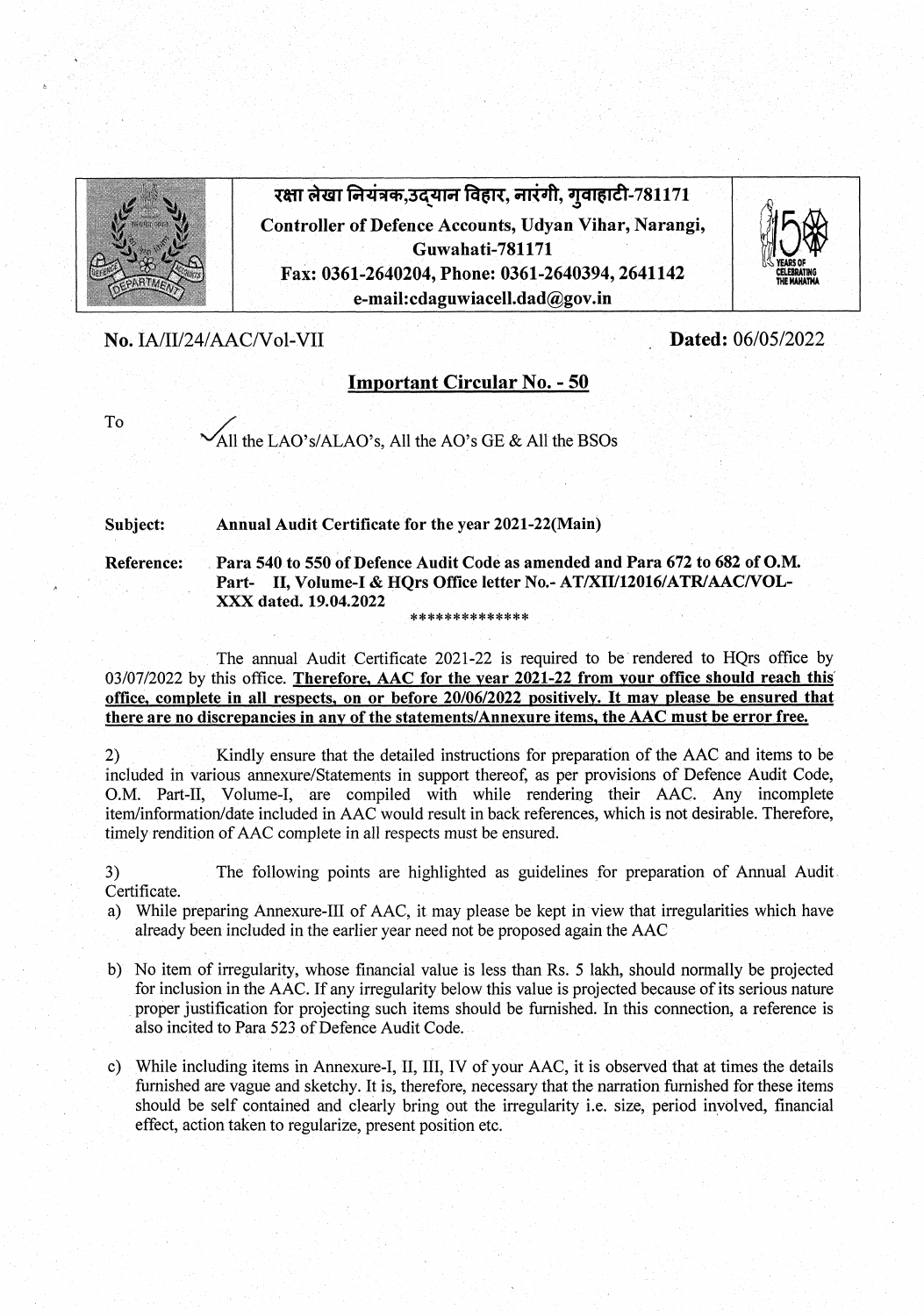- d) The items projected for inclusion in Annexure I to IV should be included in appropriate annexure depending on the nature of irregularity involved and highlighted.
- e) As per the existing instructions on the subject, it is necessary to ensure, that the correctness of the data in respect of the items included in the AAC must be got accepted by the Administrative authority before they are included in the AAC. It is therefore, requested to clearly indicate whether this has been done or not.
- 1) The prescribe formats of the Annexure/ Statements should be used of rendition of AAC. All the : columns of these formats are to be completed and no columns should be left blank. In cases of "nil" instead of leaving the columns blank. All Annexure and Statements should be typed in prescribed formats and submitted in soft copy (word/excel) then e-mail on cdaguwiacell.dad $@gov.in..$ No hand written material will be accepted.
- g) The figures/break-up details of the statistical data contained in the supporting statements should add up to the overall summarized position. Page total on each page of statements may invariably be given. This should especially be got checked and reconciled before rendering the AAC.
- h) While furnishing the details of outstanding claims against carrying agencies in statement 7-A, breakup details of these claims against Railway, Shipping companies, Airways etc, should also be given.
- i) For the items shown as outstanding in each of the statement, a detailed note indicating the action to get the items cleared specifically for each item should be attached. If a case on an item is taken up with any authority, the communication number and date, the level at which the matter was taken up and the details of follow up remainders should also indicated in the note along with the response of the executive authorities.
- j) As the AAC should normally include 'items that are detected during the period covered by the AAC, inclusion of any old item should be supported by reason for non-inclusion in the earlier years and justification for inclusion now.
- k) All the annexures, statements in support of the AAC 2019-20 showing the position as on 30.06.2020 may please be sent complete in all respects, along with AAC.

4) The year wise and contract wise breakup of the outstanding amount separately for PSUs and Private Parties may also be provided, thoroughly checked. This should exactly tally with amount of outstanding Advances shown. Each page must indicate the page total and Grand total at the end. The summary of the outstanding Advances against PSUs and private Partied should be given on the top sheet showing the oldest date.

The detail of the Outstanding Advances against PSUs and Private Parties for more than five years is also required to be rendered to be rendered separately on the same format, which should be crystal clear and unambiguous.

The figures and facts submitted in the Annual Audit Certificate must be thoroughly checked/ rechecked before submission of the AAC.

*5)* It is required to ensure uniform procedure while reflecting the outstanding in statements 4-ABC & 16-ABC of the AAC. Only the remaining part of the voucher with its value, where credits for stores could not be verified, will be reflected as outstanding and not the whole voucher.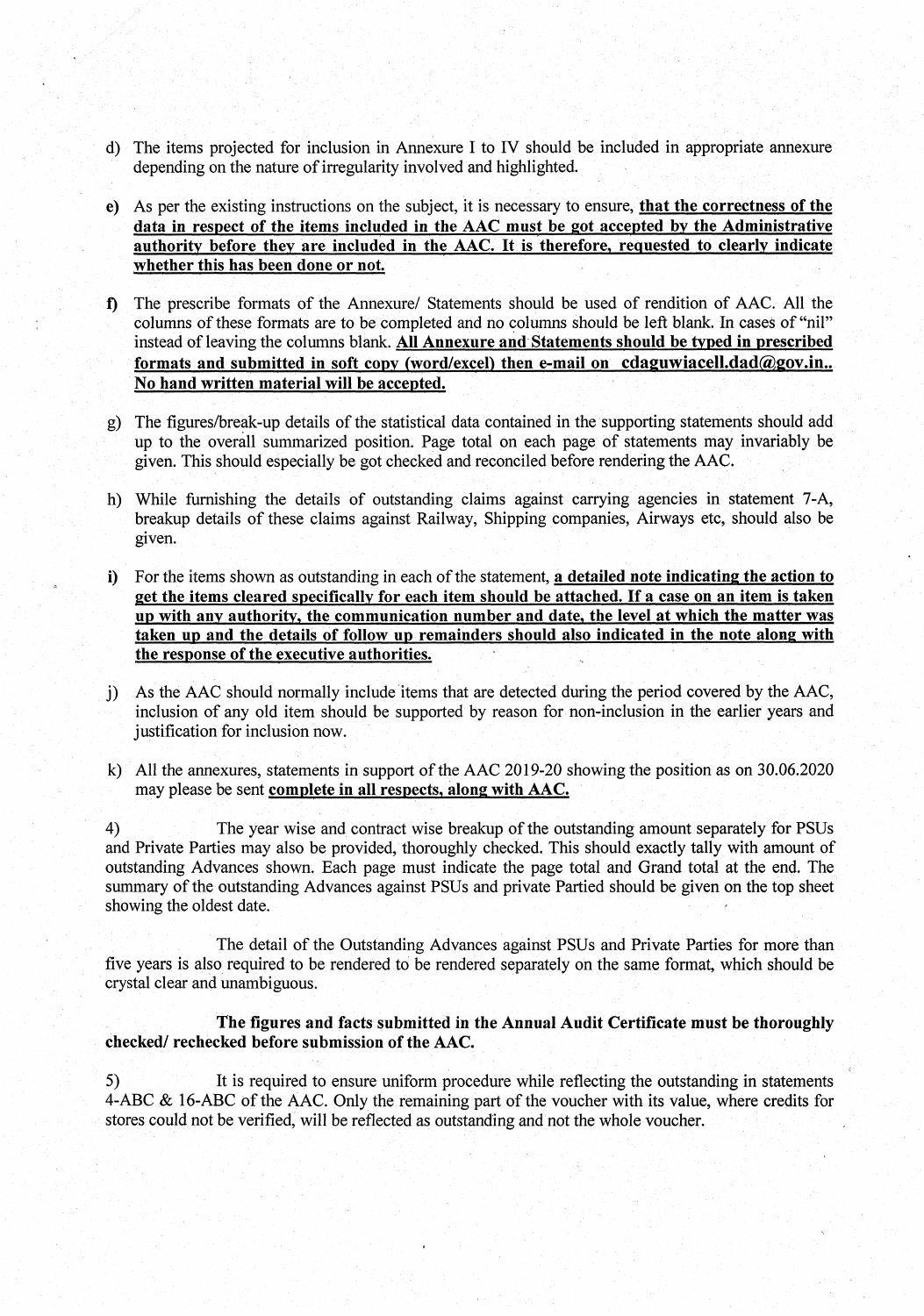It is stressed that the factual position of the statements no's 3 (Non linking of vouchers  $6)$ with consignor's Ledger and 6-A Outstanding Rent and Allied Charges) may be furnished after rechecking. There should be no difference in the figures reported in the statement no. 6-A and statement "f" Para 18 of Annual review of works Expenditure.

It is requested to submit the details of the Outstanding Defence dues from Foreign  $\overline{7}$ Governments on account of Casual services rendered on payment up to  $31^{8t}$  march 2022 and outstanding as on 30<sup>th</sup> june 2022, if any separately country-wise, for inclusion in the CGDA's AAC for the year 2021-22 in the following format.

| Sr.<br>No. | <b>Particulars</b> | Total amount for the claims No. of items Value of items<br>preferred up to $31^{st}$ march 2022 and exceeding Rs. 1 exceeding Rs. 1<br>outstanding as on $30th$ June 2022   Lakh<br>(Amount in Rs.) | Lakh |
|------------|--------------------|-----------------------------------------------------------------------------------------------------------------------------------------------------------------------------------------------------|------|
|            |                    |                                                                                                                                                                                                     |      |

This should be marked clearly, with the heading "Outstanding Defence dues from Foreign Governments. On account of Casual Services rendered".

This is different from statement no. 5-A which is required to be rendered as usual. The Defence dues outstanding from various countries on account of Casual Services rendered may not be added in any statement and has to be shown separately.

8) It is requested to submit the details of the Outstanding Defence dues from Displaced persons rehabilitation, Other State Govt Deptt, Other Central Govt., Deptt. officers released, retired/ or left India, Deptt officers in service, Deptt officers in service, Dept mess/club, Pvt parties including MES Contractors & Categories not included in col II to VIII such as on account of rent and allied charges in r/o LF bills up to 28<sup>th</sup> Feb. 2022 outstanding as on 30<sup>th</sup> June 2022 as per Statement -6(A) Army/AF, for inclusion in the CGDA's AAC for the year 2021-22 in the following format

| Yea | Due<br>from<br>displaced<br>persons<br>rehabilitation | Other<br><b>State</b><br>Govt<br>Deptt | Other<br>Central<br>Govt<br>Deptt | Deptt<br>officers<br>released/<br>retired/o<br>left<br>India | Deptt officers<br>in services | Deptt<br>mess/club | parties<br>Pvt<br>including<br><b>MES</b><br><b>Contractors</b> | <b>Categories</b><br>not<br>included in<br>col ii to viii<br>such as | Tot<br>-al |
|-----|-------------------------------------------------------|----------------------------------------|-----------------------------------|--------------------------------------------------------------|-------------------------------|--------------------|-----------------------------------------------------------------|----------------------------------------------------------------------|------------|
|     | П                                                     | Ш                                      | IV                                | XT.                                                          | VI                            | VII                | VIII                                                            | IX                                                                   | X          |

9) The consolidated position of the non-verification of credits and non-linking of invoices into Consignee's Ledger furnished, Statements 4 and Statement 16 required to furnished the details of these cases (Statement no. 4 ABC (Indigenous Stores) and statement no. 16 ABC (foreign stroes)" Nonverification of credits in consignee's ledger) in the following manner.

| Statements No. 4A and 16A i.e. indigenous | -- number of vouchers |
|-------------------------------------------|-----------------------|
| Stores and foreign stores respectively    |                       |
| (Vouchers having value less than 5000/-)  |                       |

 $(II)$ Statements no. 4B and 16-B i.e. indigenous -- numbers of vouchers